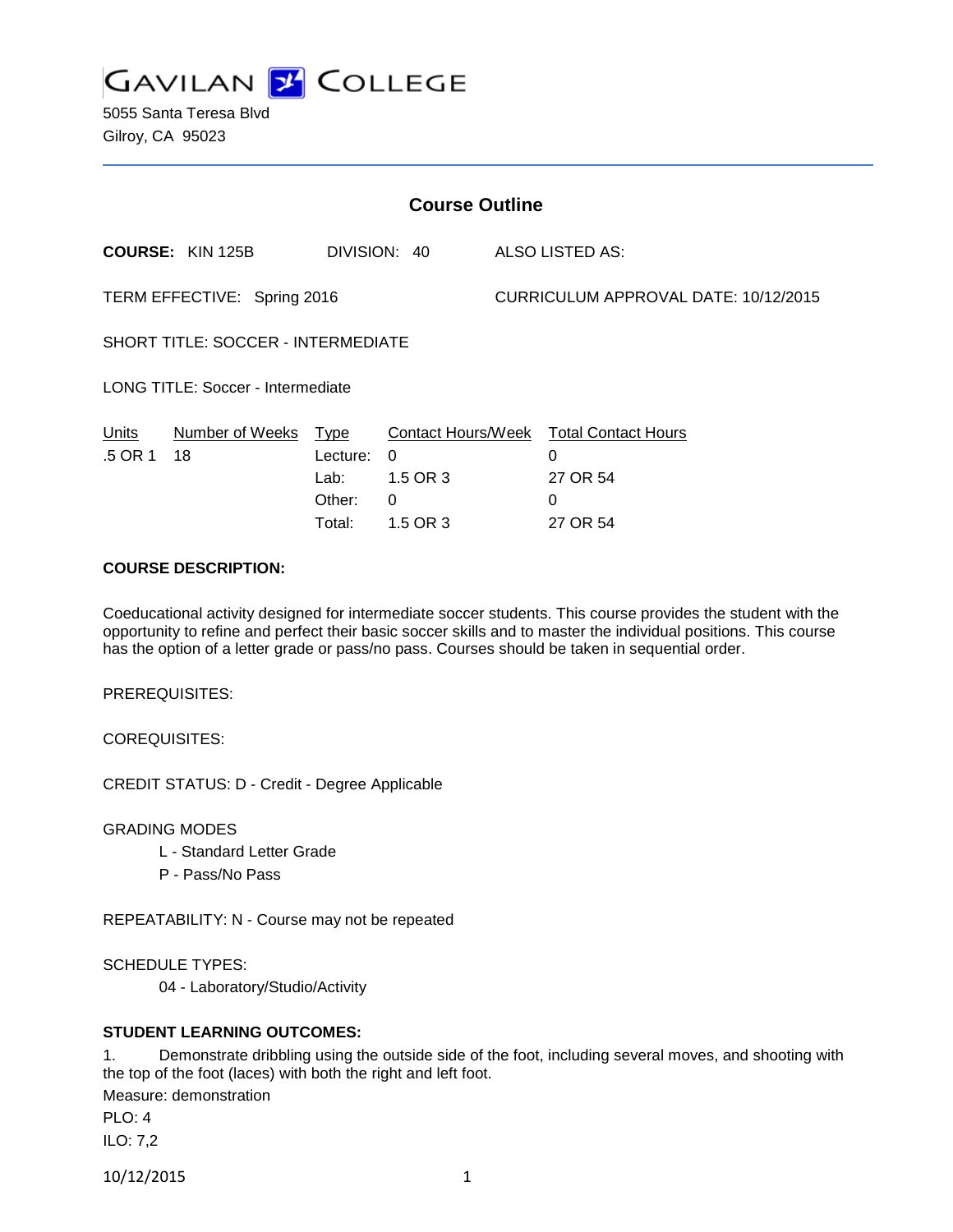# GE-LO: E1 Anticipated Year of Assessment: 2016-17

2. Perform five to seven (5 - 7) soccer skills in combination using both the right and left foot. Measure: demonstration

PLO: 4 ILO: 7,2 GE-LO: E1 Anticipated Year of Assessment: 2016-17

3. Explain and demonstrate the skills for goalkeeper, defenders, midfielders and forwards.

Measure: oral quiz, written exam, discussion, demonstration

PLO: 4,7 ILO: 7,2,1,4 GE-LO: E1,A1,A2 Anticipated Year of Assessment: 2016-17

# PROGRAM LEARNING OUTCOMES:

After completing the Kinesiology major a student will be able to:

1. List and describe five career options available in the field of kinesiology.

2. Describe and critically analyze the role of physical activity and its impact on health, society and quality of life.

3. Discuss the history and broad content within the discipline of kinesiology and develop skills to enable the synthesis of concepts across disciplines.

4. Identify critical elements of motor skill performance, combine motor skills into appropriate sequences for the purpose of improving skill learning, and demonstrate competent motor skill performance in a variety of physical activities.

5. Identify the skeletal and muscular structures of the human body.

6. Utilize measurement concepts (qualitative and quantitative) to assess student/client

performance and program effectiveness.

7. Describe and demonstrate effective verbal and nonverbal communication skills.

## **CONTENT, STUDENT PERFORMANCE OBJECTIVES, OUT-OF-CLASS ASSIGNMENTS**

Curriculum Approval Date: 10/12/2015

## 3 - 6 Hours

Content: Course overview, including learning outcomes, course requirements and grading. Review field markings and rules. Review dribbling with the inside side of the foot, including various moves, using both the right and left foot. Introduce dribbling with the outside side of the foot, using both the right and left foot. Incorporate various moves, such as the shoulder drop, nutmeg and chop.

Student Performance Objectives (SPO): Demonstrate dribbling with the outside side of the foot, using both the right and left foot. Incorporate various dribbling moves with both the inside and outside side of the foot, using both the right and left foot. Increase the rate of speed in which these skills are performed. Out-of-Class Assignments:

### 6 - 12 Hours

Content: Review passing with both the strong and weak foot and trapping skills. Increase the difficulty of these skills by trapping the ball and then passing the ball before it hits the ground. Perform various skills in combination and continue working on increasing the speed in which each skill is performed.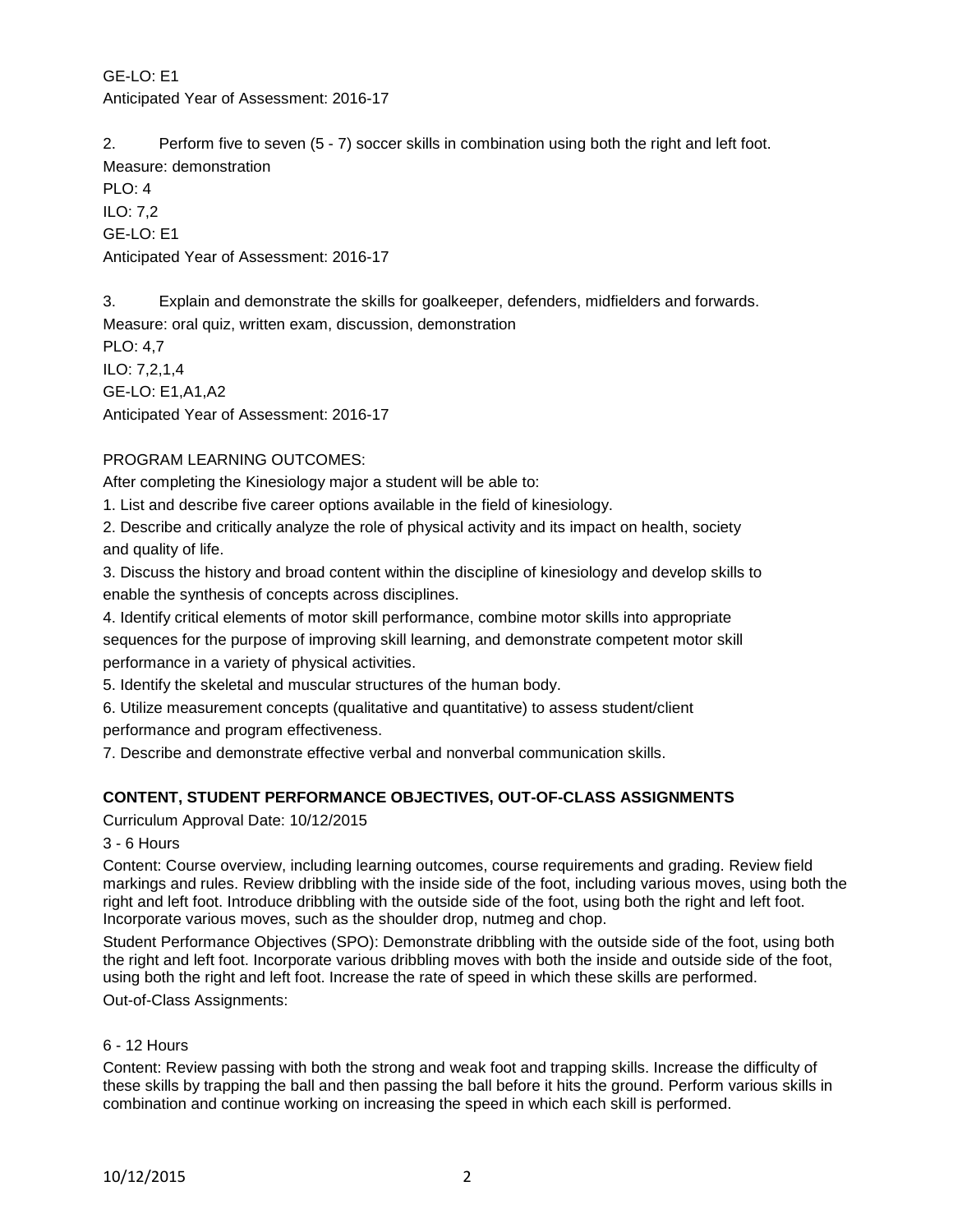Student Performance Objectives (SPO): Demonstrate trapping the ball and then passing the ball before it hits the ground. Perform all dribbling and passing skills with both the right and left foot. Increase the rate of speed in which all skills are performed.

Out-of-Class Assignments:

4.5 - 9 Hours Content: Continue to work on skill building by practicing all skills in a variety of drill and game-like activities. Review shooting with the inside of the foot and introduce shooting with the top of the foot (laces). Continue working on developing both the strong and weak foot. Continue to work on skills in combinations and at an increasing rate of speed.

Student Performance Objectives (SPO): Demonstrate shooting using the top of the foot (laces) with both the right and left foot. Participate in class activities and perform all skills in combinations with an increasing rate of speed.

Out-of-Class Assignments:

4.5 - 9 Hours Content: Review juggling and heading. Review the techniques and rules for throw-ins, corner kicks and free kicks. Provide opportunities to practice all skills in a variety of drill and 3 v 3 and 4 v 4 game-like activities such as Flying Changes.

Student Performance Objectives (SPO): Perform 10 - 12 juggling skills in a row. Utilize the correct techniques when performing all soccer skills. Participate in class activities.

Out-of-Class Assignments:

7.5 - 15 Hours Content: Presentation on the responsibilities and skills required for each of the positions: goalkeeper, defenders, midfielders and forwards. Work on moving without the ball, especially diagonal movements on the 1st, 2nd and 3rd passes. Introduce 1st and 2nd attacker and 1st and 2nd defender. Guided practice opportunities will be provided. Skill testing.

Student Performance Objectives (SPO): Discuss the responsibilities and demonstrate the skills required for each soccer position: goalkeeper, defender, midfielder and forward. Practice moving without the ball. Anticipate your positioning one, two and three passes away from the ball. Discuss the responsibilities of the 1st and 2nd attacker and the 1st and 2nd defender. Participate in class activities, including skill testing.

#### **METHODS OF INSTRUCTION:**

guided practice, demonstration, discussion

## **METHODS OF EVALUATION:**

Category 1 - The types of writing assignments required: Percent range of total grade: % to %

If this is a degree applicable course, but substantial writing assignments are NOT appropriate, indicate reason

Course primarily involves skill demonstration or problem solving

Category 2 - The problem-solving assignments required: Percent range of total grade: % to %

Category 3 - The types of skill demonstrations required: Percent range of total grade: 35 % to 60 % Performance Exams

Category 4 - The types of objective examinations used in the course:

10/12/2015 3